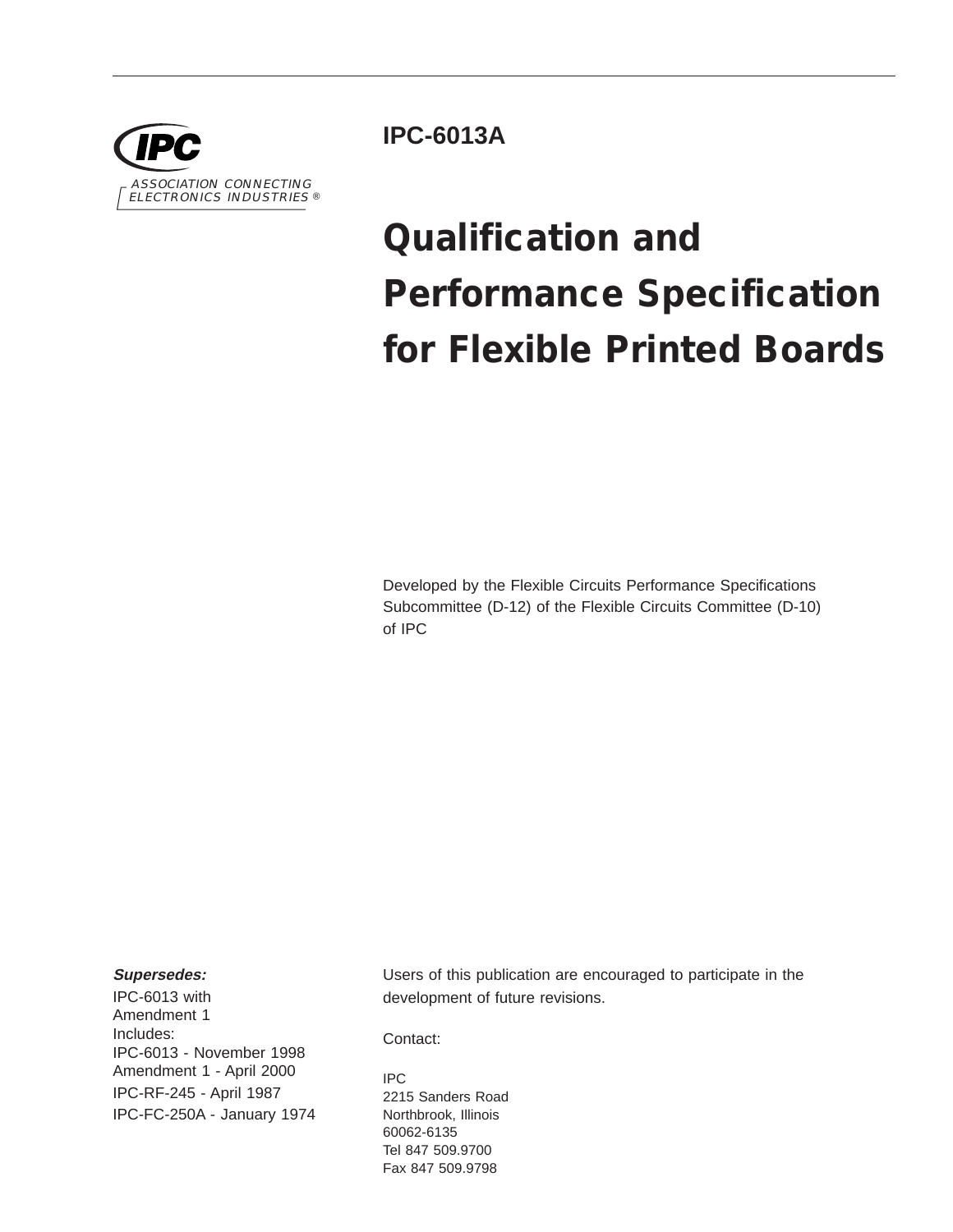# **Table of Contents**

| 1            |                                                                             |  |
|--------------|-----------------------------------------------------------------------------|--|
| 1.1          |                                                                             |  |
| 1.2          | Performance Classification, Wiring Type,                                    |  |
| 1.2.1        |                                                                             |  |
| 1.2.2        |                                                                             |  |
| 1.2.3        |                                                                             |  |
| 1.2.4        |                                                                             |  |
| 1.2.5        | Material, Plating Process and Final Finish  1                               |  |
| 1.3          |                                                                             |  |
| $\mathbf{2}$ |                                                                             |  |
| 2.1          |                                                                             |  |
| 2.2          |                                                                             |  |
| 2.3          |                                                                             |  |
| 2.4          | American Society for Testing and Materials  4                               |  |
| 2.5          | National Electrical Manufacturers Association  4                            |  |
| 2.6          |                                                                             |  |
| 3            |                                                                             |  |
| 31           |                                                                             |  |
| 3.1.1        |                                                                             |  |
| 3.1.2        |                                                                             |  |
| 3.1.3        |                                                                             |  |
| 3.2          |                                                                             |  |
| 3.2.1        |                                                                             |  |
| 3.2.2        | Laminates and Bonding Material for<br>Multilayer Flexible Printed Wiring  4 |  |
| 3.2.3        |                                                                             |  |
| 3.2.4        |                                                                             |  |
| 3.2.5        |                                                                             |  |
| 3.2.6        |                                                                             |  |
| 3.2.7        | Organic Solderability Protective                                            |  |
| 3.2.8        |                                                                             |  |
| 3.2.9        |                                                                             |  |
| 3.2.10       |                                                                             |  |
| 3.2.11       |                                                                             |  |
| 3.2.12       |                                                                             |  |
| 3.3          |                                                                             |  |
| 3.3.1        |                                                                             |  |
| 3.3.2        |                                                                             |  |
| 3.3.3        | Plating and Coating Voids in the Hole  9                                    |  |
| 3.3.4        |                                                                             |  |
| 3.3.5        |                                                                             |  |
|              |                                                                             |  |

| 3.3.6  |                                                 |  |
|--------|-------------------------------------------------|--|
| 3.3.7  | Edge Board Contact, Junction of Gold            |  |
| 3.3.8  |                                                 |  |
| 3.3.9  |                                                 |  |
| 3.4    |                                                 |  |
| 3.4.1  | Hole Size and Hole Pattern Accuracy  10         |  |
| 3.4.2  | Etched Annular Ring and Breakout (Internal)  10 |  |
| 3.4.3  | Etched Annular Ring (External)  10              |  |
| 3.4.4  | Bow and Twist (Individual Rigid or Stiffener    |  |
| 3.5    |                                                 |  |
| 3.5.1  |                                                 |  |
| 3.5.2  |                                                 |  |
| 3.5.3  |                                                 |  |
| 3.6    |                                                 |  |
| 3.6.1  |                                                 |  |
| 3.6.2  |                                                 |  |
| 3.6.3  | Bond Strength (Unsupported Lands)  14           |  |
| 3.6.4  |                                                 |  |
| 3.7    |                                                 |  |
| 3.7.1  |                                                 |  |
| 3.7.2  | Requirements for Microsectioned Coupons  15     |  |
| 3.7.3  |                                                 |  |
| 3.7.4  |                                                 |  |
| 3.7.5  | Etchback (Type 3 and Type 4 Only)  15           |  |
| 3.7.6  | Smear Removal (Type 3 and Type 4 Only)  15      |  |
| 3.7.7  |                                                 |  |
| 3.7.8  |                                                 |  |
| 3.7.9  |                                                 |  |
| 3.7.10 |                                                 |  |
| 3.7.11 |                                                 |  |
| 3.7.12 | Minimum Layer Copper Foil Thickness  17         |  |
| 3.7.13 | Minimum Surface Conductor Thickness  17         |  |
| 3.7.14 |                                                 |  |
| 3.7.15 |                                                 |  |
| 3.7.16 | Resin Fill of Blind and Buried Vias  17         |  |
| 3.8    |                                                 |  |
| 3.9    |                                                 |  |
| 3.9.1  | Dielectric Withstanding Voltage  19             |  |
| 3.9.2  |                                                 |  |
| 3.9.3  | Circuit/Plated-Through Hole Shorts to           |  |
| 3.9.4  | Insulation Resistance (As Received)  20         |  |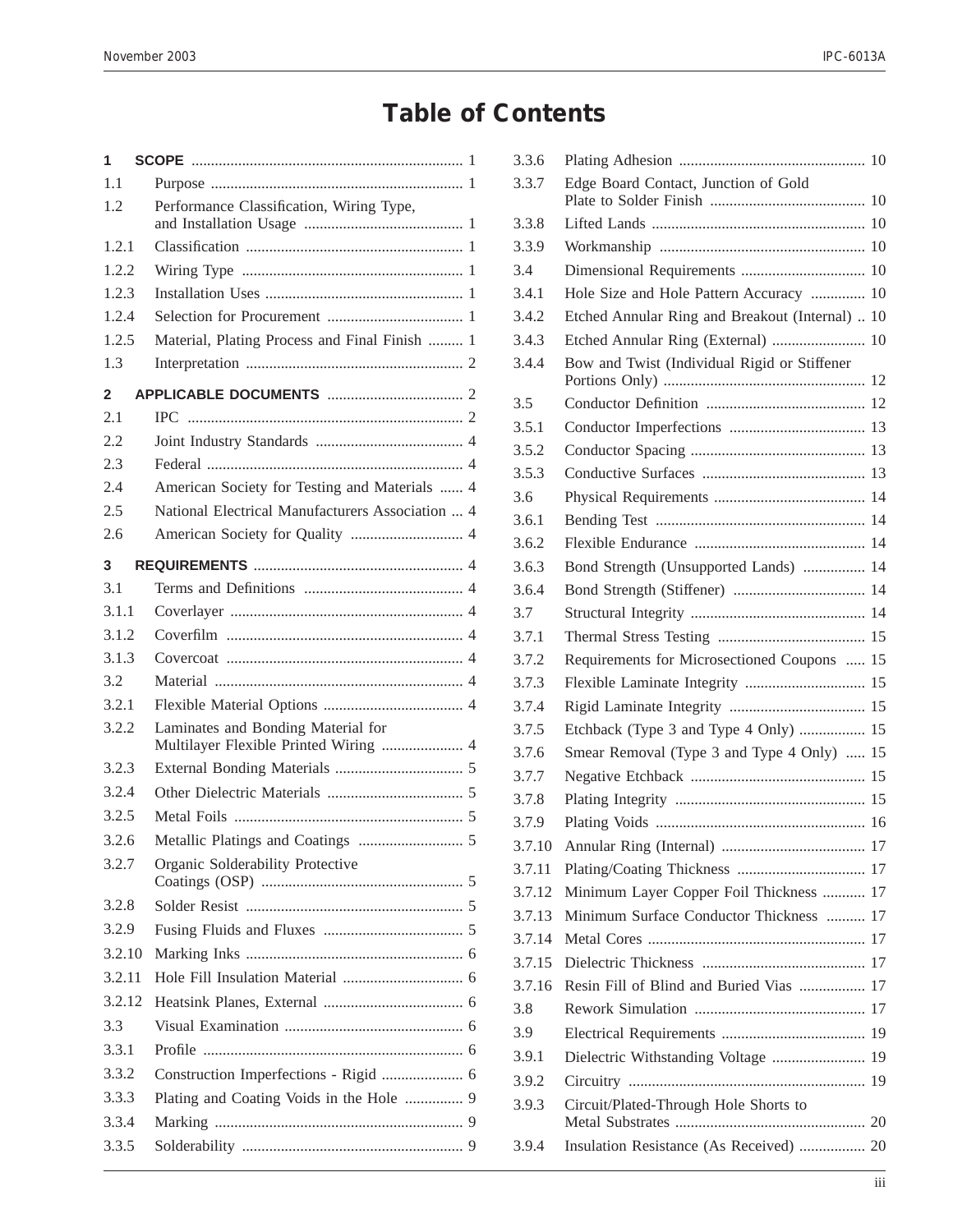| 3.10                                  |                                            |  |
|---------------------------------------|--------------------------------------------|--|
| 3.10.1                                | Moisture and Insulation Resistance  20     |  |
| 3.10.2                                |                                            |  |
| 3.10.3                                |                                            |  |
| 3.10.4                                |                                            |  |
| 3.10.5                                |                                            |  |
| 3.11                                  |                                            |  |
| 3.11.1                                |                                            |  |
| 3.11.2                                |                                            |  |
| 3.11.3                                |                                            |  |
| 3.11.4                                |                                            |  |
| 3.11.5                                |                                            |  |
| 3.11.6                                | Coefficient of Thermal Expansion (CTE)  21 |  |
| QUALITY ASSURANCE PROVISIONS  21<br>4 |                                            |  |
| 4.1                                   |                                            |  |
| 4.1.1                                 |                                            |  |
| 4.2                                   | Acceptance Testing and Frequency  24       |  |
| 4.2.1                                 |                                            |  |
| 4.3                                   | Quality Conformance Testing  24            |  |
| 4.3.1                                 |                                            |  |
| 5                                     |                                            |  |
| 5.1                                   |                                            |  |
| 5.2                                   |                                            |  |
| <b>APPENDIX A</b>                     |                                            |  |

### **Figures**

| Figure 3-2 | Unacceptable Covercoat Coverage  8        |
|------------|-------------------------------------------|
| Figure 3-3 | Solder Wicking and Plating Penetration  9 |
| Figure 3-4 | Annular Ring Measurement (Internal)  11   |
| Figure 3-5 | Annular Ring Measurement (External)  11   |

| Figure 3-6  |                                                                                     |
|-------------|-------------------------------------------------------------------------------------|
| Figure 3-7  |                                                                                     |
| Figure 3-8  | Squeeze-Out of Cover Film Adhesive and                                              |
| Figure 3-9  |                                                                                     |
| Figure 3-10 |                                                                                     |
| Figure 3-11 |                                                                                     |
| Figure 3-12 | <b>Typical Microsection Evaluation Specimen</b><br>(Three Plated-Through Holes)  18 |
| Figure 3-13 |                                                                                     |
| Figure 3-14 |                                                                                     |
| Figure 3-15 |                                                                                     |
|             |                                                                                     |

### **Tables**

| Table 1-1         | Final Finish, Surface Plating and<br>Coating Thickness Requirements  3        |
|-------------------|-------------------------------------------------------------------------------|
| Table 3-1         |                                                                               |
| Table 3-2         | Solder Wicking/Plating Penetration Limits  9                                  |
| Table 3-3         | Plating and Coating Voids Visual Examination  9                               |
| Table 3-4         |                                                                               |
| Table 3-5         |                                                                               |
| Table 3-6         | Allowable Squeeze-Out of Coverlayer<br>Adhesive and Ooze-Out of Covercoat  12 |
| Table 3-7         | Minimum Solderable<br>Annular Ring on Land Area  12                           |
| Table 3-8         | Conductor Spacing Requirements  13                                            |
| Table 3-9         | Plated-Through Hole Integrity After Stress  16                                |
| <b>Table 3-10</b> | Conductor Thickness After Processing  19                                      |
| Table 3-11        | External Conductor Thickness After Plating  19                                |
| Table 3-12        | Dielectric Withstanding Test Voltages  19                                     |
| Table 3-13        |                                                                               |
| Table 4-1         |                                                                               |
| Table 4-2         | C=0 Sampling Plan for Equipment Classes                                       |
| Table 4-3         | Acceptance Testing and Frequency  25                                          |
| Table 4-4         | Quality Conformance Testing  27                                               |